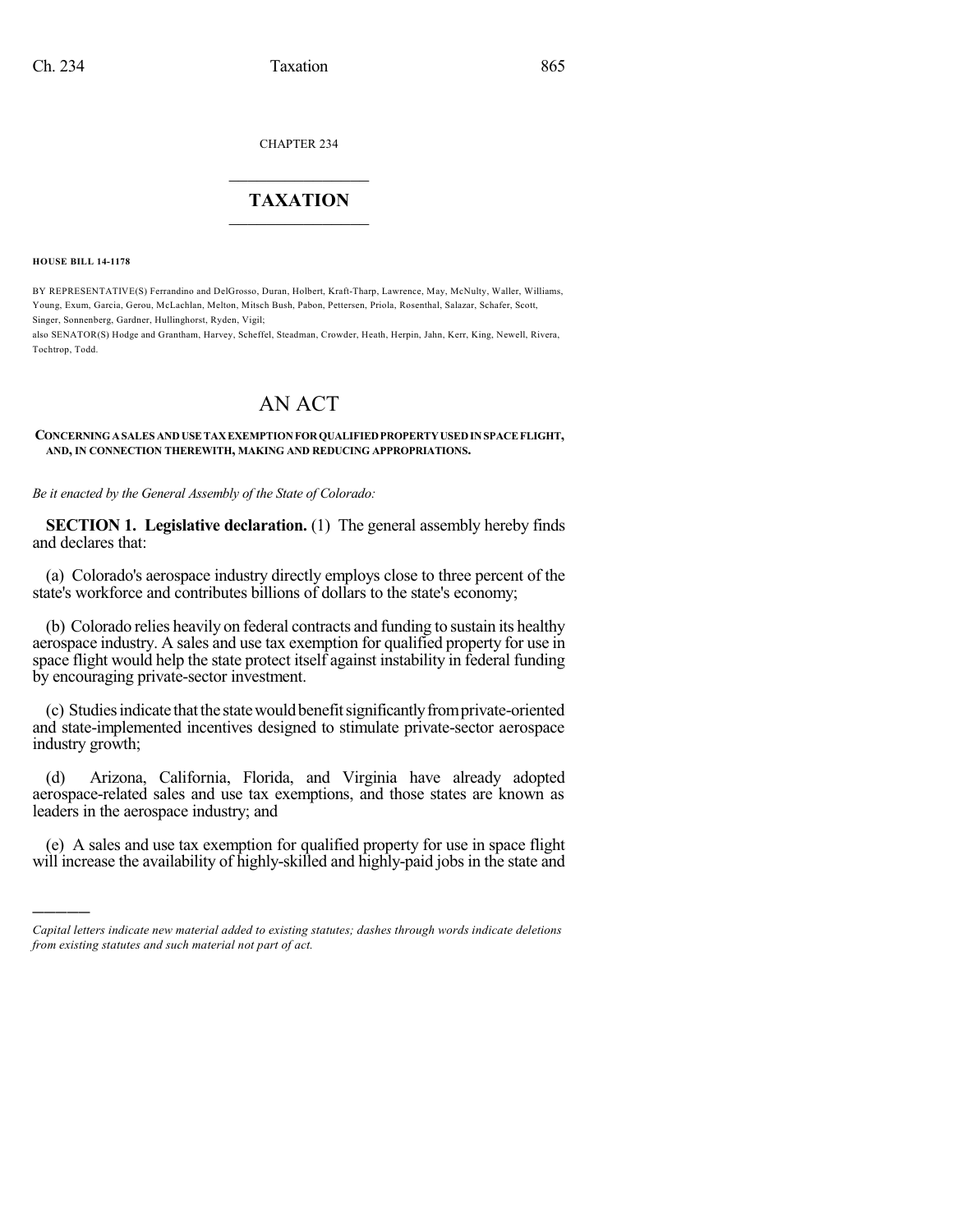will encourage capital investment in equipment, machinery, parts, and supplies used in aerospace manufacturing.

(2) The general assembly therefore finds that:

(a) Colorado has the potential to and should become a leader in the aerospace industry; and

(b) Enacting a tax incentive to encourage new aerospace industry businesses to locate in the state and to invigorate the state's current aerospace industry's business activities is sound public policy.

**SECTION 2.** In Colorado Revised Statutes, **add** 39-26-728 as follows:

**39-26-728. Property for use in space flight - definitions.** (1) FOR THE STATE FISCAL YEARS COMMENCING ON OR AFTER JULY 1, 2014, ALL SALES, STORAGE, AND USE OF QUALIFIED PROPERTY FOR USE IN SPACE FLIGHT IS EXEMPT FROM TAXATION UNDER PARTS 1 AND 2 OF THIS ARTICLE.

(2) AS USED IN THIS SECTION:

(a) "QUALIFIED PROPERTY FOR USE IN SPACE FLIGHT" MEANS ANY OF THE FOLLOWING:

(I) A SPACE VEHICLE AND ANY COMPONENT THEREOF;

(II) TANGIBLE PERSONAL PROPERTY TO BE PLACED OR USED ABOARD A SPACE VEHICLE, REGARDLESS OF WHETHER SUCH PERSONAL PROPERTY IS TO BE ULTIMATELY RETURNED TO THE STATE FOR SUBSEQUENT USE, STORAGE, OR OTHER CONSUMPTION; AND

(III) FUEL OF A QUALITY THAT IS NOT ADAPTABLE FOR USE IN AN ORDINARY MOTOR VEHICLE AND THAT IS PRODUCED, SOLD, AND USED EXCLUSIVELY FOR SPACE FLIGHT.

(b) "SPACE FLIGHT"MEANS ANY FLIGHT DESIGNED FOR SUBORBITAL, ORBITAL, OR INTERPLANETARY TRAVEL BY A SPACE VEHICLE.

(c) "SPACE VEHICLE" MEANS ANY TANGIBLE PERSONAL PROPERTY THAT HAS SPACE FLIGHT CAPABILITY AND IS INTENDED FOR SPACE FLIGHT AND INCLUDES, BUT IS NOT LIMITED TO, AN ORBITAL SPACE FACILITY, SPACE PROPULSION SYSTEM, SATELLITE, OR SPACE STATION OF ANY KIND.

(3) THE TAX EXEMPTION ESTABLISHED BY THIS SECTION MAY NOT BE DENIED TO A TAXPAYER BECAUSE OF A FAILURE, POSTPONEMENT, DESTRUCTION, OR CANCELLATION OF A LAUNCH OF A SPACE VEHICLE.

(4) THE EXECUTIVE DIRECTOR OF THE DEPARTMENT OF REVENUE SHALL ANNUALLY PROVIDE INFORMATION TO THE FINANCE COMMITTEES OF THE HOUSE OF REPRESENTATIVES AND THE SENATE, OR ANY SUCCESSOR COMMITTEES, ON THE NUMBER OF EXEMPTIONS CLAIMED PURSUANT TO THIS SECTION. SUCH INFORMATION